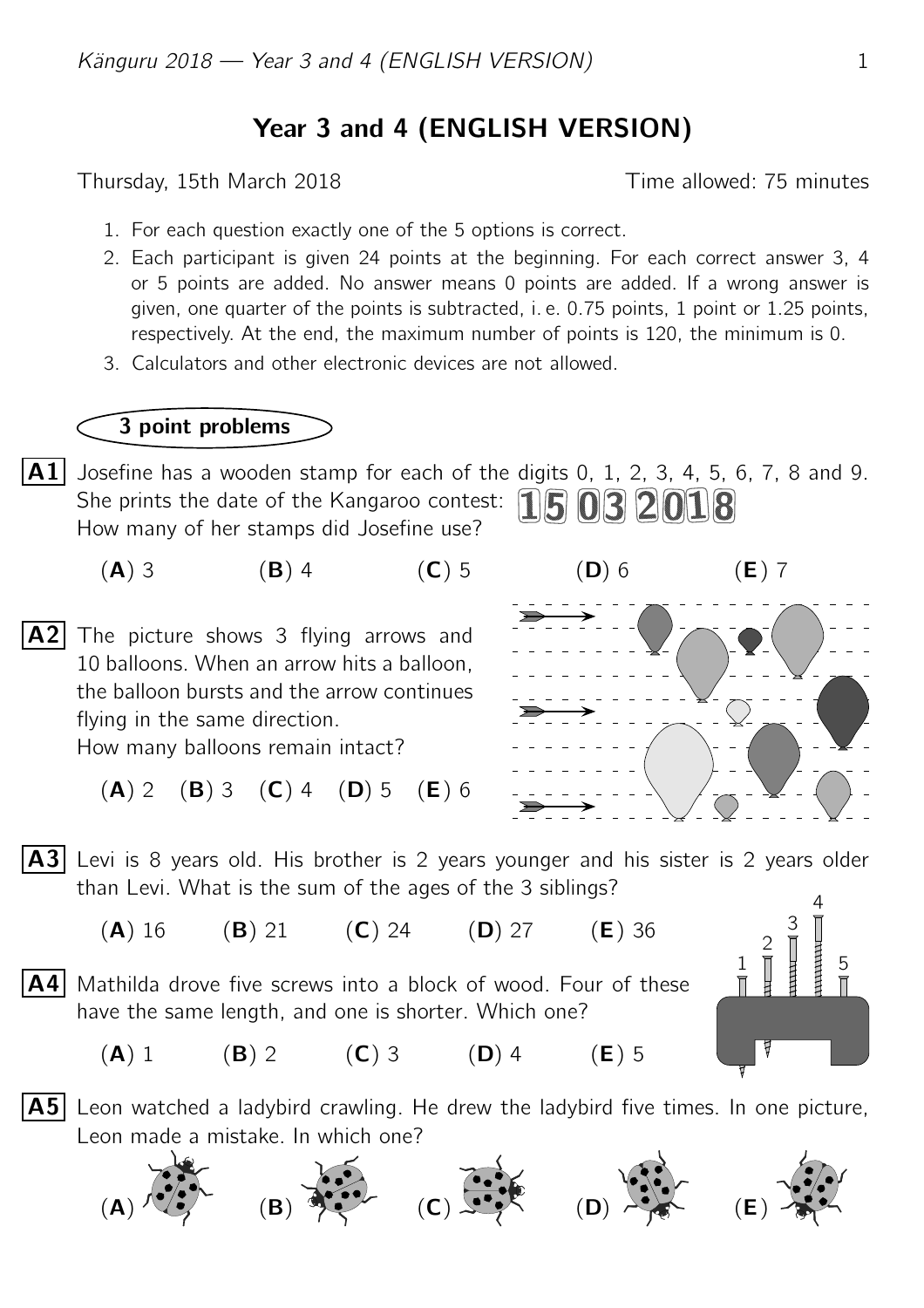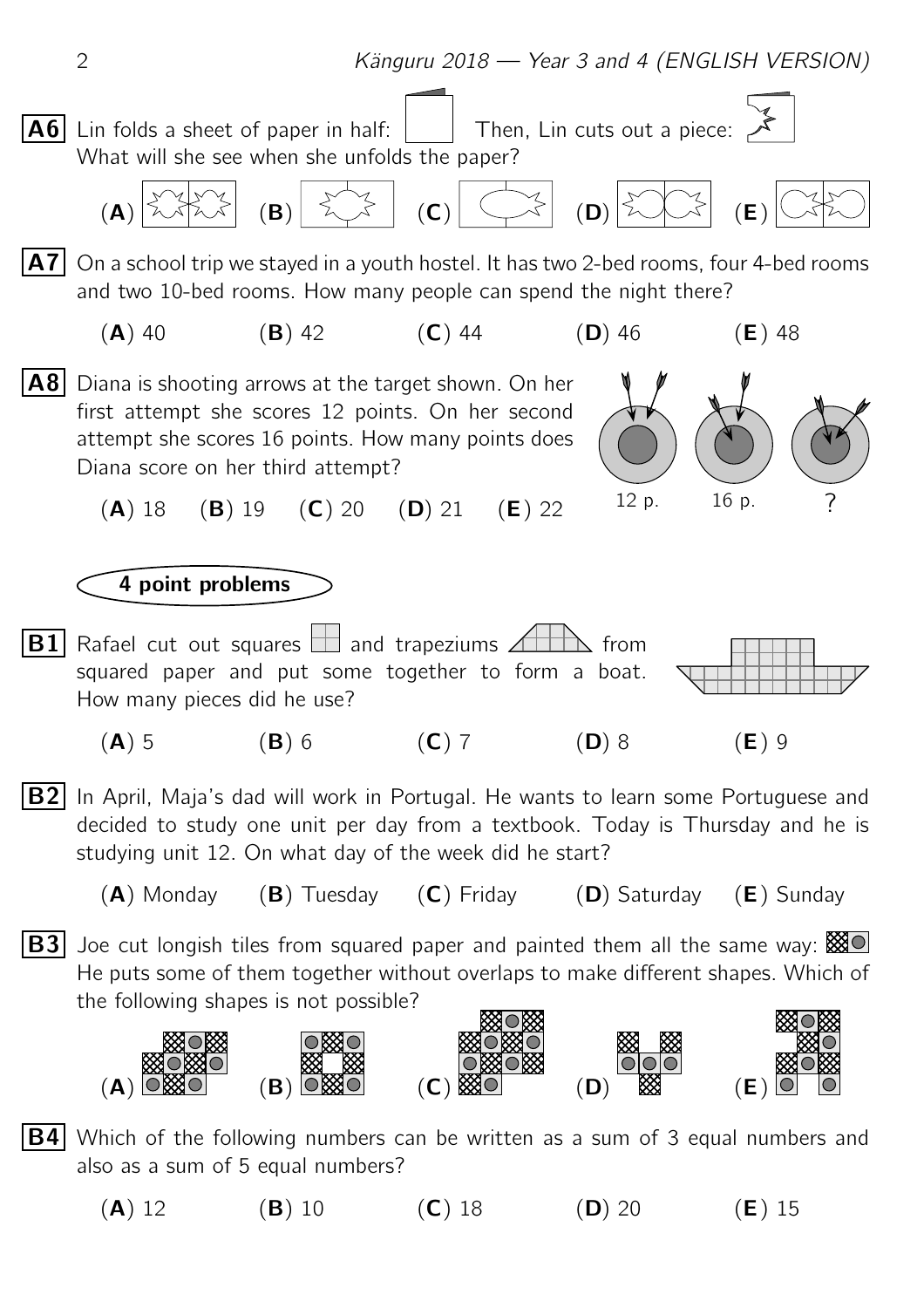B5 Kiran fills a 5 × 5 grid with the five numbers 1, 2, 3, 4 and 5. 4 5 1 2 3 Each number must appear exactly once in each row and each column. Which number must Kiran write in the grey cell?

(A) 1 (B) 2 (C) 3 (D) 4 (E) 5

**B6** In the class room, a red, a checkered and a green backpack were left. Anna, Eva and Paul miss them already. Of the red and the checkered backpack only one belongs to a girl. Similarly, of the red and the green backpack only one belongs to a girl. What does Paul's backpack look like?

 $(A)$  red  $(B)$  checkered  $(C)$  green  $(D)$  checkered or green  $(E)$  Each of the 3 backpacks could be Paul's.

**B7** Ivona glued 10 cubes together to make the structure shown on the right. Then, she paints the whole structure red. How many of the 10 cubes now have exactly 4 red faces?

(A) 6 (B) 7 (C) 8 (D) 9 (E) 10

**B8** The 7 dwarves live beyond the 7 mountains. More than half of the 7 dwarves have a beard: either a full beard or a moustache. There are twice as many full beards as moustaches. How many dwarves have no beard at all?

 $(A)$  none  $(B)$  one  $(C)$  two  $(D)$  three  $(E)$  four

## 5 point problems

- C1 On the schoolyard the older children drew a "number garden" for the year one pupils. They need to find a way from 1 on the bottom to the top row. From each number they must always walk along the lines to a greater number. Which number will they finally reach?
	- (A) 12 (B) 14 (C) 6 (D) 10 (E) 9
- $|C2|$  Squirrel Theo hasn't found all his winter stocks. Now, trees start growing from the seeds at the positions A to E. Theo remembers the number of jumps he needed between some of the hiding places, as shown. The number of jumps from A to C via B is the same as the number of jumps between D and E. The whole circuit is 100 jumps long. How many jumps are there between E and A?







(A) 42 (B) 33 (C) 26 (D) 23 (E) 17